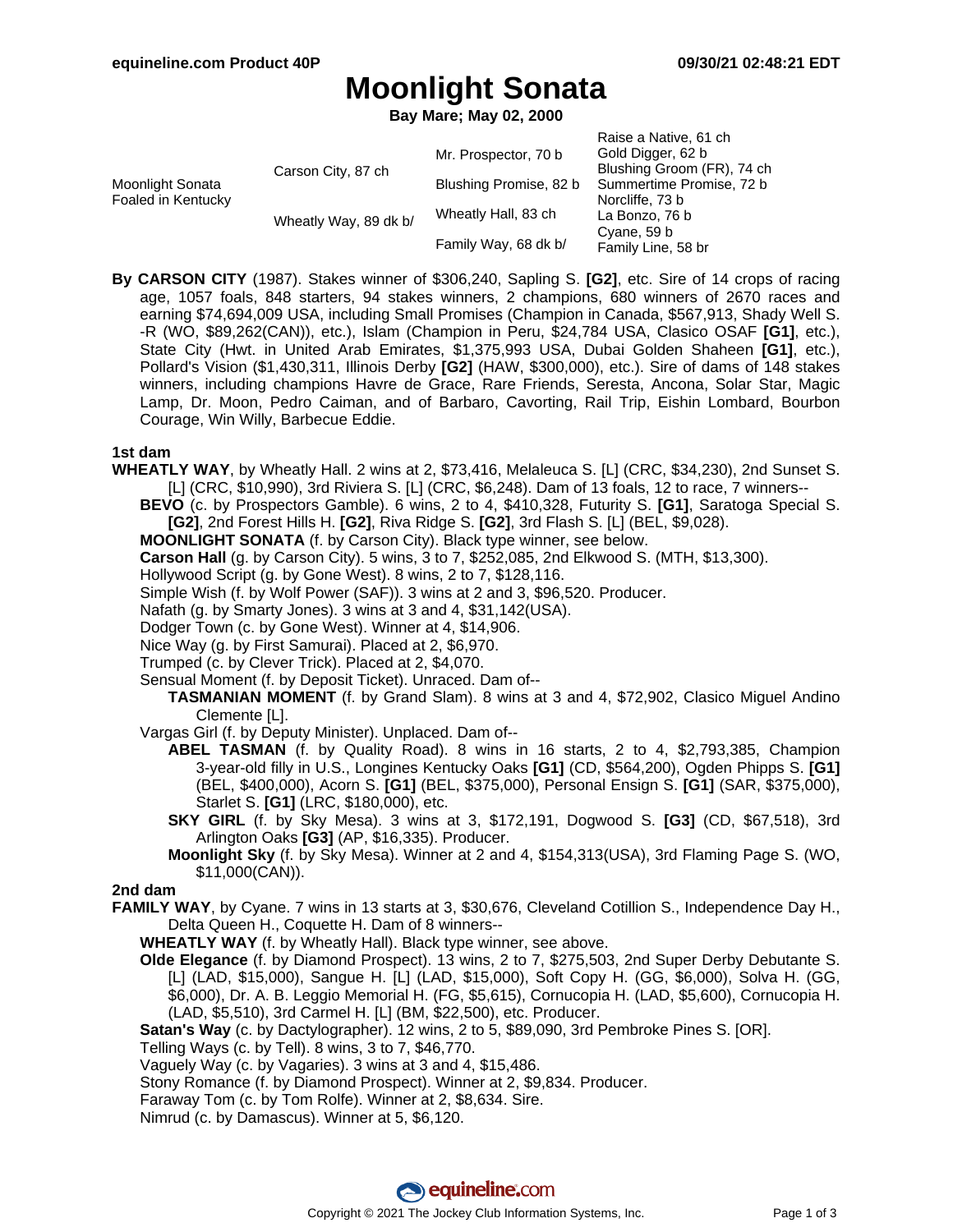## **Moonlight Sonata**

**Bay Mare; May 02, 2000**

Family Facts (f. by Judger). Unraced. Dam of--

She's Family (f. by Triomphe). 3 wins, 3 to 5, \$63,403. Dam of--

**LIL BOBBIE TOO** (f. by Storm Boot). 8 wins, 2 to 4, \$366,871, Illinois Breeders' Debutante S. -R (HAW, \$70,920), Purple Violet S. -R (AP, \$45,000), Slight in the Rear S. -R (FP, \$21,420), 2nd Governor's Lady H. -R (SPT, \$15,000), Powerless S. -R (HAW, \$15,000), etc. Producer.

#### **3rd dam**

FAMILY LINE, by Double Jay. Unraced. Half-sister to **THE PINCHER** (\$109,720, Chesapeake Trial, etc., sire), **Black Dad** (\$16,415, 2nd Lake Erie S., etc.). Dam of 8 winners--

**FAMILY WAY** (f. by Cyane). Black type winner, see above.

Heredity (f. by Salem). Winner at 3, \$7,852. Dam of--

- **OH REASON** (f. by Oh Say). 8 wins at 2 and 3 in CHI, \$25,999 (USA), Champion 3-year-old filly in Chile, Premio Asociacion de Propietarios de Caballos FS de Carrera AG [L], Premio Coronel Santiago Bueras [L], Premio Jaime Garcia Huidobro D. [L], 2nd Premio Carlos Cousino [L], Premio Sociedad Hipica Luis Cousino [L]. Dam of--
	- **=Oh Oh (CHI)** (f. by Barkerville). 4 wins at 2 and 3 in CHI, 3rd Premio Carlos Allende Navarro **[G2]**. Producer.
- Eveleen (f. by Quarter Deck). 3 wins at 3, \$14,517. Dam of--
	- **TWIXT** (f. by Restless Native). 26 wins, 3 to 6, \$619,141, Top Flight H.**-G1**, Milady H.**-G2**, Susquehanna H.**-G2**, Firenze H.**-G2**, Barbara Fritchie H.**-G3** twice, etc. Dam of--
		- **TWIXTSLUSIVE** (f. by Exclusive Native). 7 wins, 3 to 6, \$184,358, New Castle H. (DEL, \$39,510), New Castle H. (DEL, \$37,470), 2nd Philadelphia H. (PHA, \$10,106), 3rd Pukka Princess S. (MTH, \$3,949). Producer.
		- **Twixt Appeal** (f. by Proud Appeal). 6 wins, 2 to 5, \$279,707, 2nd Iroquois S. [LR] (AQU, \$19,272), Hyde Park H. [LR] (BEL, \$19,140), New York Oaks -R (FL, \$9,702), 3rd Rare Treat H. **[G3]**, Bouwerie S. [LR] (AQU, \$10,476), etc.
		- **Smart 'n Tough** (g. by Smarten). 6 wins, 3 to 5, \$75,521, 3rd Sly Fox S. -R (PIM, \$3,850).

Twirlabout (f. by Smarten). Placed at 4. Dam of--

- **VODKA** (g. by Double Negative). 7 wins, 2 to 5, \$371,248, Hollie Hughes H. -R (AQU, \$48,075), 2nd Toboggan H. [L] (AQU, \$21,640), New York Stallion Great White Way S. -R (AQU, \$20,000), 3rd True North Breeders' Cup H. **[G2]** (BEL, \$27,500), Paumonok H. [L] (AQU, \$8,861), etc.
- **Still Dark** (f. by Up all Hands). 5 wins at 3 and 4, \$39,380, 2nd Seashore S. Producer.
- Dearly (f. by Restless Native). 4 wins at 4, \$47,935. Dam of--
	- **Justine** (f. by Val de l'Orne (FR)). Winner at 3 and 5, \$37,892, 2nd Cerise Reine S. Dam of-- **JUST A WISH** (f. by Horatius). 9 wins, 2 to 5, \$202,002, Vine Hill Ranch H. (BM, \$16,890), 3rd Brown Bess H. [L] (BM, \$15,000), Real Delight S. (AP, \$4,114).
		- **MIKE'S CAVIL** (g. by Mari's Book). 13 wins, 3 to 9, \$139,155, George Rosenberger Memorial H. -R (DEL, \$19,950).
- Tween (f. by Up all Hands). Placed at 3, \$3,430. Dam of--
	- **BETWIXT N' BETWEEN** (c. by Grand Revival). 6 wins, 2 to 5, \$104,013, Maxwell G. H.-L, Bashford Manor S., 2nd To Market S., Don Leon S., 3rd Black Gold H.

**Lord Beaumont** (c. by Grand Revival). 15 wins, 3 to 8, \$33,334, 3rd Littleton Derby.

Lucky Tween (f. by What Luck). Placed at 2. Dam of--

**Larry's Luck** (c. by Raised Socially). 6 wins, 2 to 6, \$42,330, 4th Morven S. **[G3]**.

Quan Yen (f. by Sovereign Dancer). Unraced. Dam of--

**Quantum Stride** (c. by Kunjar). 4 wins, 2 to 5, \$23,746, 3rd Sale S. -R (NP, \$6,250(CAN)).

**Gisty** (c. by Marfa). Winner at 2, 3rd Lotto 6/49 Juvenile Classic S. (MD, \$3,500(CAN)). Evening (f. by Up all Hands). Unplaced. Dam of--

- **MILORD** (c. by Raise a Native). 3 wins at 2 and 3 in ENG and NA , \$77,081 (USA), Westchester S.-R, 2nd Oceanside S.-LR, 3rd Malibu S.**-G2**, Round Table H.-L.
- **Big Vic** (c. by On the Sly). 7 wins, 3 to 5, \$25,203, 3rd Playpen S.-R.
- Match Lady (f. by Northern Jove). Unplaced in 2 starts. Dam of--
	- **Penalty Killer** (g. by Sharper One). 8 wins, 3 to 9, \$108,291, 2nd Ascot Sophomore S. -R (HST, \$6,960(CAN)).
- Family Planning (f. by Cyane). 4 wins, 2 to 5, \$39,190. Dam of--